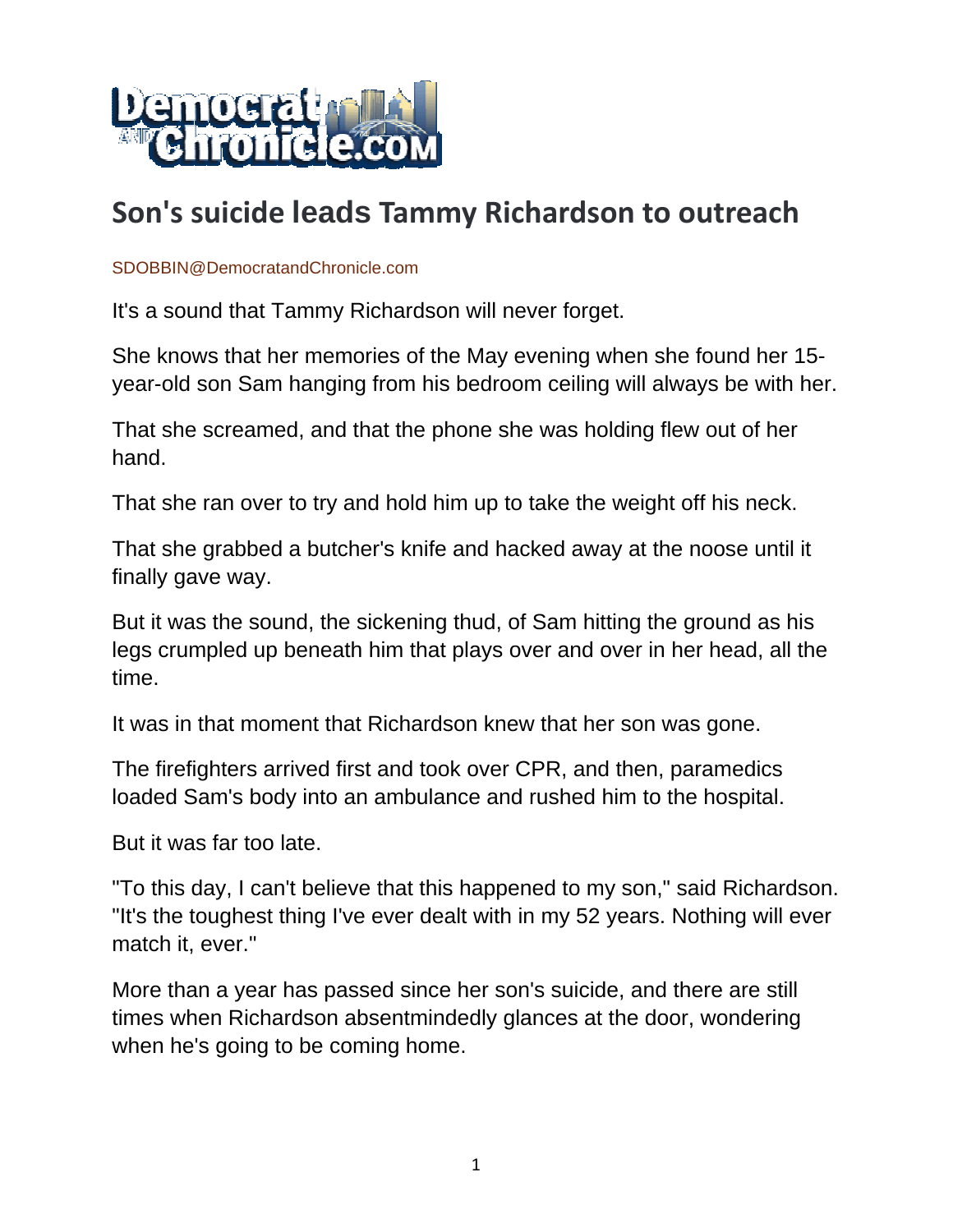Some days drag on forever, and she sometimes finds herself spending all afternoon lying in Sam's bedroom, looking at the posters that his high school classmates made for him after he died.

But she sees Sam in the face of her grandson Gauge, and taking care of the 2-year old, which she does every day while her 26-year-old daughter is at work, is the best distraction she can ask for.

As time has passed, Richardson has grown stronger. She speaks of her son's death with tremendous melancholy but doesn't lose her composure.

And now, she's ready to help teens who are struggling with suicidal thoughts, in the hopes of preventing other families from enduring what hers has gone through over the past year.

"I just want teenagers to know that suicide is a permanent solution to a temporary problem and that there is hope in the end," said Richardson, of North Rose, Wayne County.

She's since started a chapter of Yellow Ribbon, a national suicide prevention program, in the hopes of spreading awareness.

#### **Prevention**

The route that Richardson has taken to the field of suicide prevention is one that is shared by many of the field's local leaders. Still a taboo subject for most who haven't been personally affected, suicide — and suicide prevention — isn't something that people just wander into.

Renae Carapella started volunteering with the American Foundation of Suicide Prevention in July 2006, about 10 months after her younger brother Raymond took his own life.

"I was far enough along in my grief where I just wanted to be involved. Back then, it was about coping," said Carapella, 27, of Brockport. "Now, it's definitely transitioned into my career, my lifelong passion. And it's a way to really honor and remember Raymond."

In September 2007, a grant came through that created a full-time area director position for the western New York chapter of AFSP. Carapella has held the position ever since, and spends her days traveling the chapter's 19-county region, administering suicide prevention training and facilitating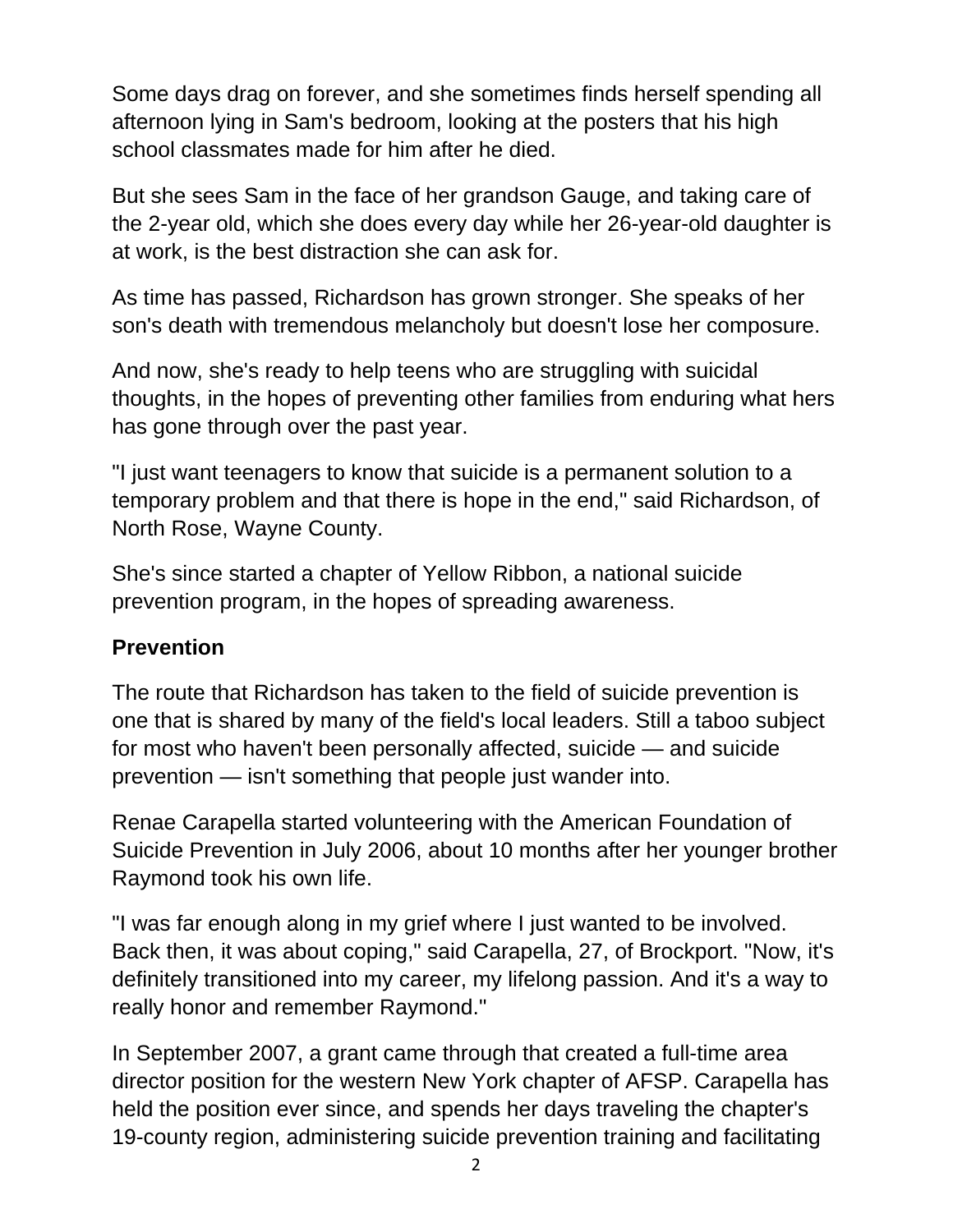support groups to help surviving families cope with the loss of their loved ones.

It feels like an uphill battle at times. While she works with a number of volunteers, Carapella knows that she holds one of the only paid full-time positions devoted solely to suicide prevention in all of New York state, and thinks that more government money should be spent to combat the problem.

But she continues to do her part because she feels that, somewhere down the line, things will improve for those who are struggling.

"We have to have hope that things are going to get better, that we're going to get to a point where people talk about depression like they do cancer," said Carapella. "People have to be able to go to the doctor and not feel embarrassed."

## **Reducing the stigma**

Ninety percent of people who take their own lives have some form of diagnosable mental illness, said Eric Weaver, chairman of Carapella's chapter of AFSP and founder of local suicide prevention group Overcoming the Darkness.

But many of those deaths are people who were never officially diagnosed by a mental health professional. So while admitting that something is wrong is the first step to getting help, many people don't even get that far.

Weaver knows from experience.

He was a sergeant in the Rochester Police Department and was first hospitalized for depression and suicidal thoughts in 1995. For a while, he was reluctant to tell any colleagues in the department, most of whom only knew him as a macho, bodybuilding officer on the RPD's Emergency Task Force — what other departments call a SWAT team.

But after being in and out of the hospital for a year, Weaver finally came clean with his illness and was instrumental in establishing RPD's Emotionally Disturbed Persons Response Team, a group of officers who are trained to respond to those who are mentally ill.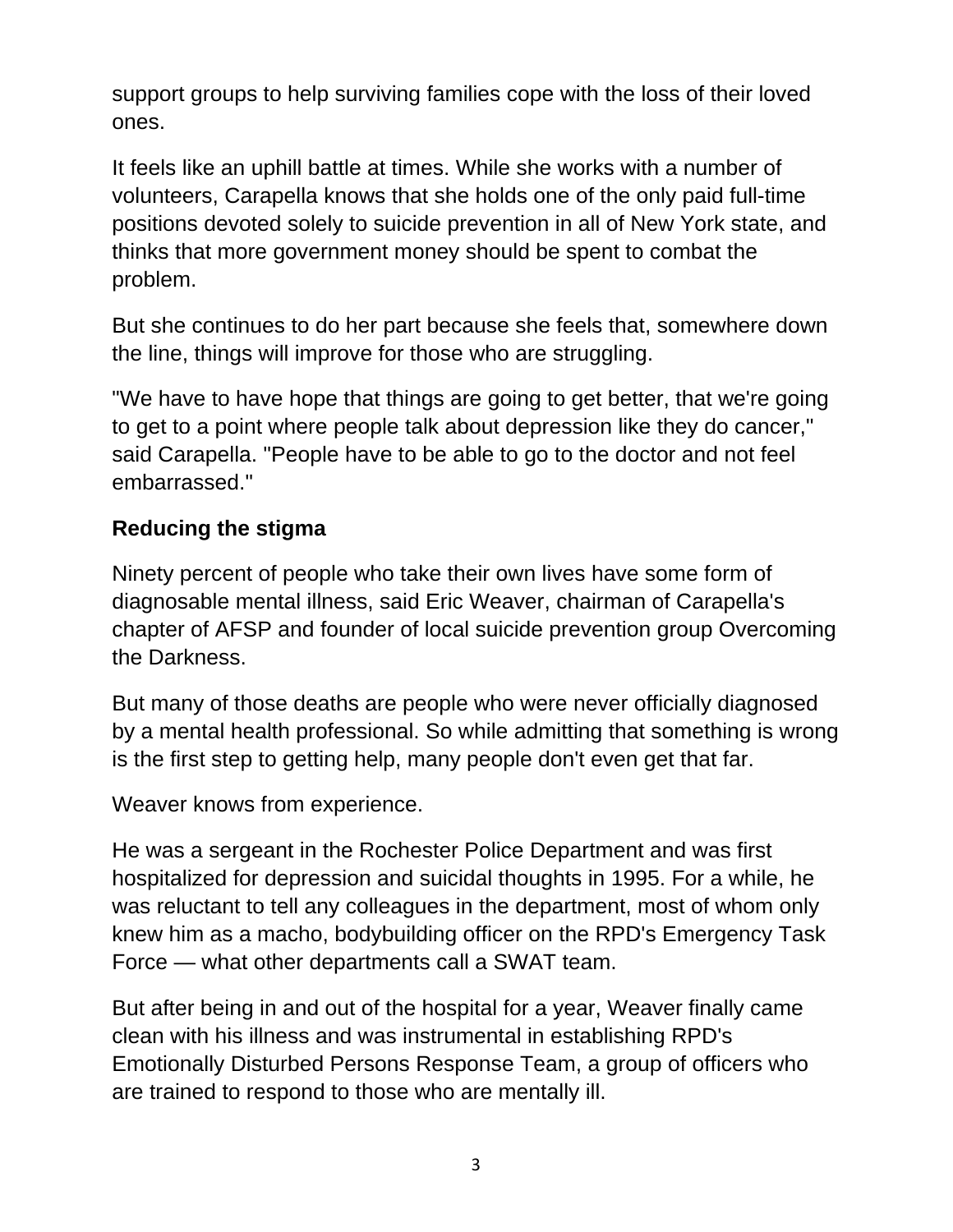He's since established two more teams in Troy and Binghamton, and many of the seminars he gives center on openness about mental illness.

"Say the word 'suicide.' Say the words 'mental illness,'" said Weaver. "One of your greatest gifts is to be able to explain what your own illness is."

Reducing the stigma that surrounds the topic would also help surviving families to cope with the aftermath of a suicide.

"I think that the worst thing about suicide is that everyone tries to keep it hush-hush," said Sam Richardson's sister, Jessica, 26, of Sodus. "I see people in the store that have known me since I was a baby, and they just walk away. They don't know how to talk about it."

#### **Yellow Ribbon**

Tammy Richardson agrees that discussion is the key to prevention.

She knew that her son was depressed. On Christmas Eve 2008, her estranged husband — Sam's father — had taken his own life. The family hadn't seen much of the man for three years, but the experience was extremely traumatic for Sam. After his father's death, he entered therapy and was out of school for three months. He displayed a number of depressive tendencies and often lost his appetite for days at a time.

But in the weeks before his death, Richardson wasn't aware of the most acute and telling signs of her son's intentions.

At school, Sam had been giving his stuff away. He'd been writing "goodbye" notes on desks. He'd even confided in a friend that he'd recently made an attempt to take his own life.

Sam's friends, who have continued to visit with Richardson regularly over the past 14 months, told her these things after he died. And while Richardson said that she's never blamed any of them for not telling an adult about Sam's warning signs, she does think the experience shows that many students don't know how to respond if they see a classmate who is displaying suicidal tendencies.

Now, her goal is to get into every middle school and high school in Wayne County, where she can speak to teens about what to do if they see a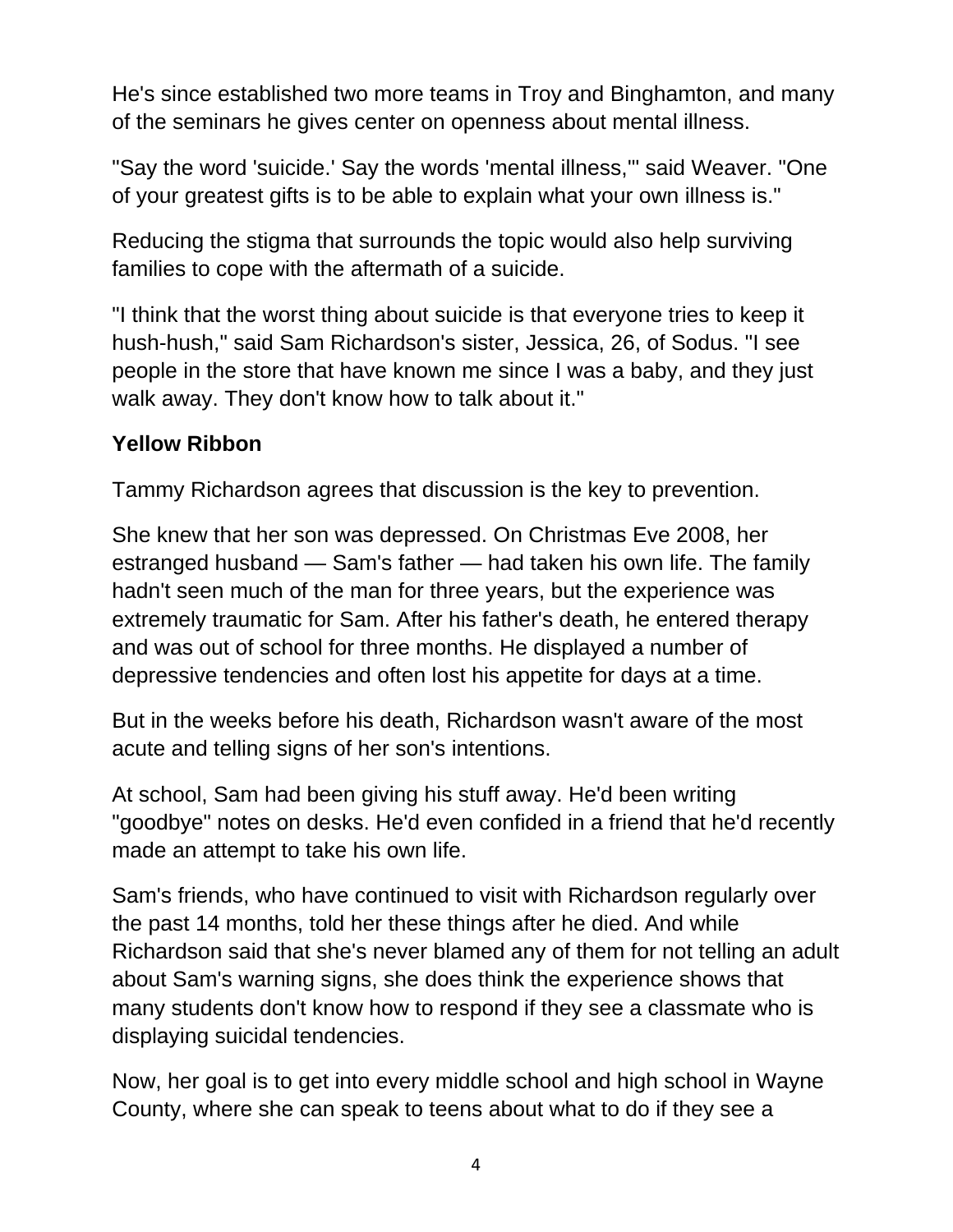troubled classmate. She'll also distribute Yellow Ribbon "lifeline" cards, which students can hand to a friend or adult if they're in need of help.

She's starting in her son's school system at North Rose-Wolcott, where she recently met with John Walker, who is one month into his tenure as superintendent of the district.

Walker also has had a recent brush with teen suicide. Formerly the principal of Webster Thomas High School, Walker saw the anguish that followed after three teenagers in the Webster school district took their own lives over the course of the last school year.

"Has it given me a different perspective? No. Every principal in every district is well aware that it's a problem. But has it put it on a more personal radar screen? Absolutely," said Walker. "It's heightened the sense that you've got to keep pounding the pavement and looking at programs like Yellow Ribbon."

Walker and Richardson made plans to headquarter her Yellow Ribbon program out of North Rose-Wolcott High School in the fall.

Richardson knows that she might not be received as well in other districts, but between her family and North Rose-Wolcott, she knows she has a strong support system in place.

"Suicide seems to be quite the taboo subject in schools," said Richardson. "I know I'm going to have an uphill battle, but now I'm ready to do it."

# **RESOURCES**

### **24-hour help**

- The Rochester Community Mobile Crisis Team provides immediate, 24-hour intervention for individuals and families experiencing a mental health crisis and can be reached at (585) 275-5151.
- The National Suicide Prevention Lifeline can be called 24 hours a day at (800) 273-8255 or online at www.suicidepreventionlifeline.org. **Local resources and support groups**